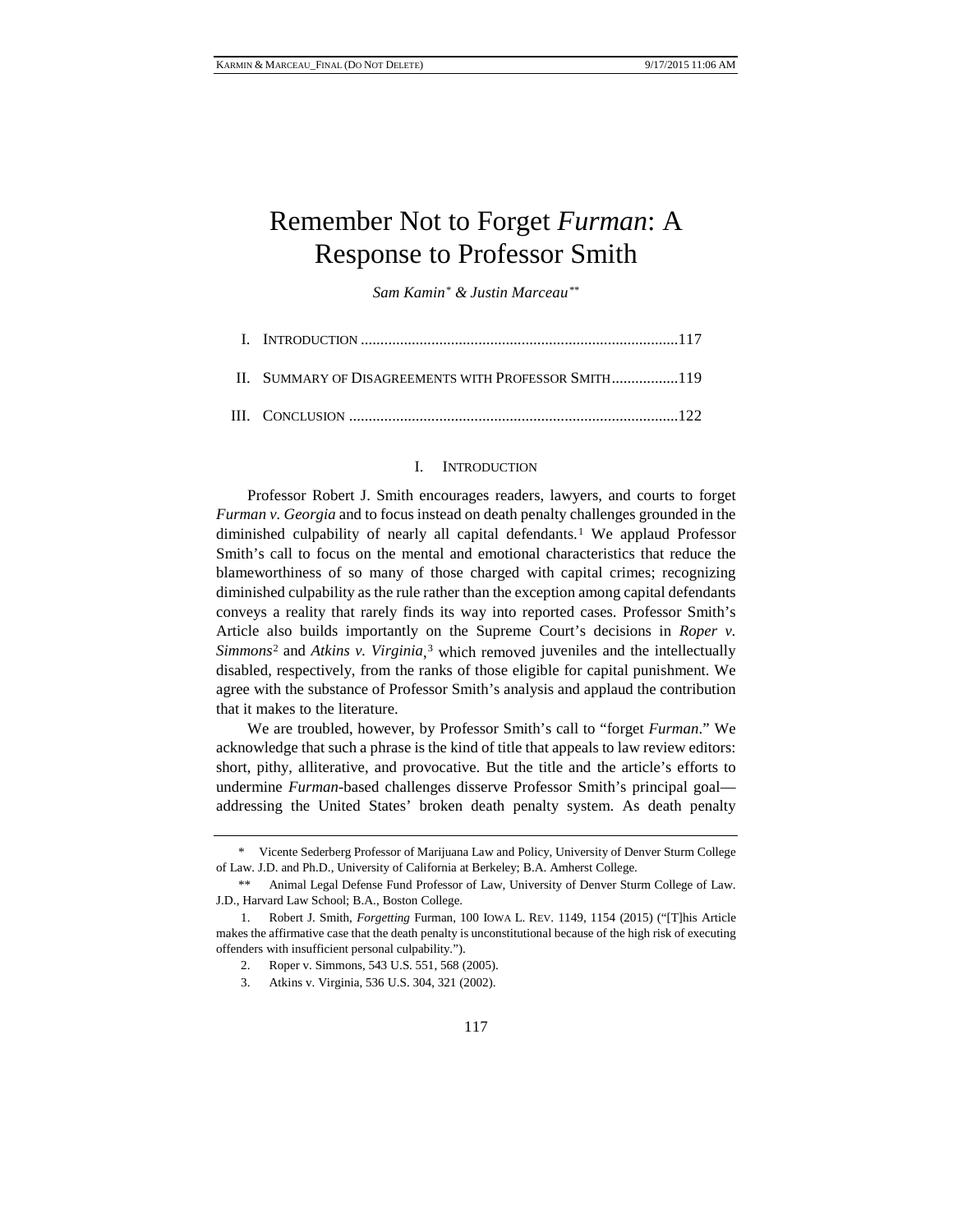scholars who agree with much of what Smith has to say, we are compelled to respond to his affirmative call for collective amnesia when it comes to the most important death penalty decision of the century, *Furman v. Georgia*. In what follows, we explain that Smith's thesis is ill-served by his criticism of other constitutional attacks on the death penalty. And indeed, upon closer examination, Professor Smith's critique of *Furman* challenges falls flat.

<span id="page-1-5"></span>Our motivation for this disagreement should be clear to anyone familiar with our work. The two of us have been engaged for several years in the project of urging courts to remember *Furman*; that is, one of our scholarly objectives has been to rejuvenate and reinvigorate the modern *Furman* claim.[4](#page-1-0) We believe that the death penalty in the United States continues to suffer from the problem identified in *Furman*—namely that the infrequency with which the death penalty is applied to statutorily eligible killers gives rise to concerns that it is being applied in either a discriminatory or an arbitrary manner.<sup>[5](#page-1-1)</sup> Simply put, the Court recognized in 1972 that when the proportion of persons eligible for the death penalty is great, and the use of the penalty is rare, the imposition of the penalty is likely to be unfair and arbitrary "in the same way that being struck by lightning is cruel and unusual."[6](#page-1-2) We think that that this sort of constitutional defect, no less than the ones Professor Smith chooses to highlight, is an impediment to a fair and just death penalty system. We are thus among those at whom Professor Smith's criticism is leveled: We "seek[] to establish that the concerns that motivated the Court to strike down the death penalty in 1972 necessitate the same result today."[7](#page-1-3)

We have been able to study the application of the death penalty in our home state of Colorado. We have shown that the infrequency concern identified in *Furman* is in fact still demonstrably present in the application of the death penalty today. For example, the *Furman* Court seemed concerned that the death penalty was being imposed on "only" 15–20% of those eligible for the law's ultimate penalty. We showed that in Colorado the death sentence rate was at least an order of magnitude lower than that: Between 1999 and 2010, the death penalty was imposed on only 0.56% of those who were statutorily eligible for the penalty.[8](#page-1-4) And while our findings

<span id="page-1-6"></span><span id="page-1-0"></span><sup>4.</sup> *See generally, e.g.*, Meg Beardslee et al., *Disquieting Discretion: Race, Geography, & the Colorado Death Penalty in the First Decade of the Twenty-First Century*, 92 DENV. U. L. REV. 431 (2015); Sam Kamin & Justin Marceau, *Waking the* Furman *Giant*, 48 U.C. DAVIS L. REV. 981 (2015).

<span id="page-1-1"></span><sup>5.</sup> Walton v. Arizona, 497 U.S. 639, 658 (1990) (Scalia, J., concurring) ("The critical opinions . . . [in *Furman*,] in light of the subsequent development of our jurisprudence, were those of Justices Stewart and White. They focused on the infrequency and seeming randomness with which, under the discretionary state systems, the death penalty was imposed.").

<sup>6.</sup> Furman v. Georgia, 408 U.S. 238, 309 (1972) (Stewart, J., concurring).

<span id="page-1-3"></span><span id="page-1-2"></span><sup>7.</sup> Smith, *supra* note 1, at 1152. Indeed Professor Smith cites our work as emblematic of those who would continue to focus attention on the *Furman* challenge. *See id.* at 1160 n.54, 1163 n.80.

<span id="page-1-4"></span><sup>8.</sup> Justin Marceau et al., *Death Eligibility in Colorado: Many Are Called, Few Are Chosen*, 84 U. COLO. L. REV. 1069, 1114 (2013) ("[I]t has been observed that '[w]hat was intolerable at the time of *Furman* . . . [was] that the ratio of death-eligibility to offenses-resulting-in-death [was] much closer to [90:1] than [5:1 or 10:1].' Of course, in Colorado, the sentence rate is far below the 90:1 that has been deemed well below the constitutional floor. In Colorado the death sentence rate is only 0.56%." (second through seventh alterations in original) (quoting Carol S. Steiker & Jordan M. Steiker, *Sober Second*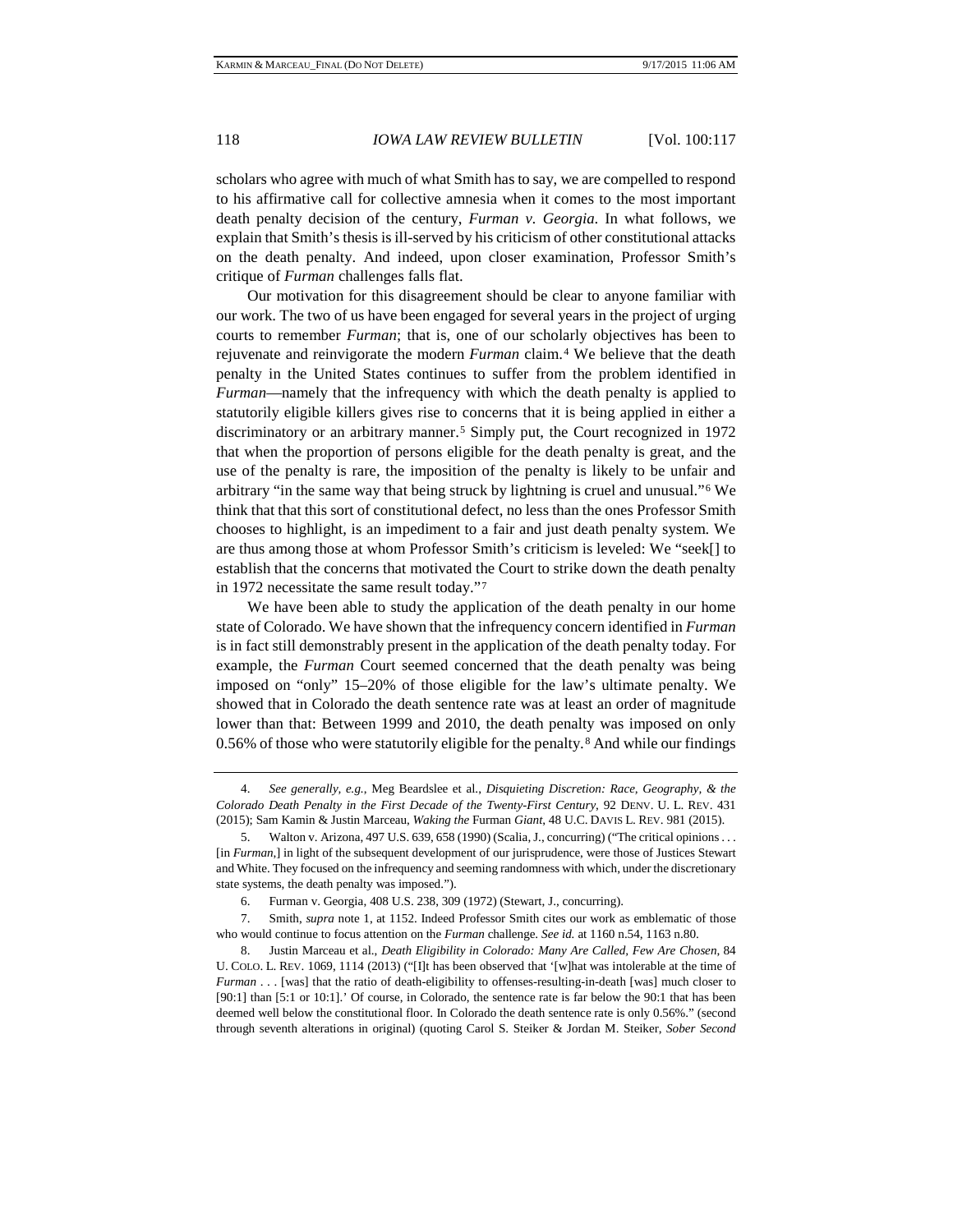reveal a death-sentencing rate significantly lower than those observed elsewhere, the problem is clearly not isolated to Colorado.[9](#page-2-0) As Professor Smith notes, studies in other states have shown higher death sentencing rates, but nearly all of them are in the range that the *Furman* plurality found to be constitutionally suspect.[10](#page-2-1)

As the ramifications for our findings are litigated in the Colorado court system, we are not surprised to find prosecutors arguing that *Furman* is a meaningless, deadletter precedent.[11](#page-2-2) After all, if *Furman*'s narrowing requirement means anything if the Eighth Amendment continues to be concerned about the arbitrariness inherent to a death penalty system where almost all first-degree murders are death eligible then the death penalty in Colorado and in many states is in need of a constitutional overhaul. But what has surprised us is that Smith's critique of *Furman* studies remarkably similar to those leveled by prosecutors seeking to impose the death penalty. We address each of Professor Smith's (and the prosecutors') critiques and identify our strong disagreement with them in what follows.

## II. SUMMARY OF DISAGREEMENTS WITH PROFESSOR SMITH

First, it is argued that studying death eligibility is an unguided enterprise. Professor Smith maintains, for example, that "distinguishing offenders based on the relative aggravation of the offense [is] an almost mystical undertaking."[12](#page-2-3) But in fact there is nothing either magical or mysterious about separating out the worst of the worst. Indeed, that which Professor Smith declares nearly impossible is constitutionally mandated by *Zant v. Stephens*.[13](#page-2-4) In that case, the Supreme Court required that each state's death penalty system, at the stage of "legislative definition," narrow the class of death eligible defendants in a determinate way.[14](#page-2-5) The entirety of the modern death penalty system is predicated on the rejection of the pre-*Furman* notion that it is "beyond present human ability" to identify certain murders that are more deserving of death than others.[15](#page-2-6) Stated differently, were we (and those with whom we share this endeavor) writing on a blank canvas in determining the relative culpability of murderers, Professor Smith might have a valid concern—as

13. Zant v. Stephens, 462 U.S. 862 (1983).

*Thoughts: Reflections on Two Decades of Constitutional Regulation of Capital Punishment*, 109 HARV. L. REV. 355, 415 (1995))).

<span id="page-2-0"></span><sup>9.</sup> *See* Kamin & Marceau, *supra* not[e 4,](#page-1-5) at 1015 tbl.1 (compiling data on death sentencing rates from all available *Furman* narrowing studies).

<span id="page-2-1"></span><sup>10.</sup> Smith, *supra* note 1, at 1160 ("In *Furman*, 15% to 20% was the worrisome eligibility-toimposition ratio. But today, roughly 11% of offenders convicted of first-degree murder in California receive the death penalty. In Colorado, the death-eligibility to death-sentence rate is 0.56%.").

<span id="page-2-3"></span><span id="page-2-2"></span><sup>11.</sup> Kamin & Marceau, *supra* note 4, at 1020 (summarizing the conclusions of some trial court judges relying on the arguments made by prosecutors).

<sup>12.</sup> Smith, *supra* note 1, at 1161.

<span id="page-2-6"></span><span id="page-2-5"></span><span id="page-2-4"></span><sup>14.</sup> *Id.* at 878 ("Our cases indicate, then, that statutory aggravating circumstances play a constitutionally necessary function at the stage of legislative definition . . . .").

<sup>15.</sup> McGautha v. California, 402 U.S. 183, 204 (1971).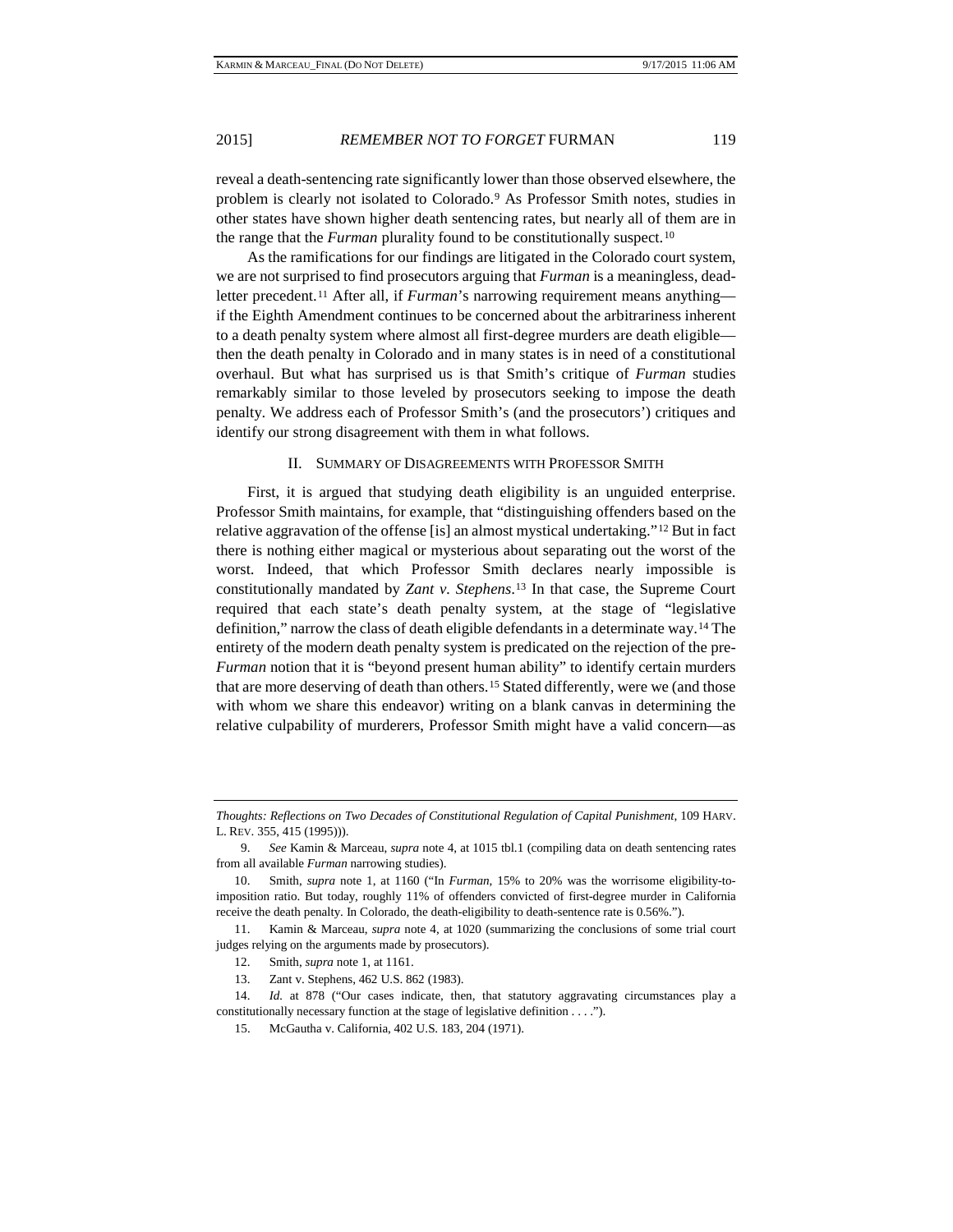his footnote asks, is it worse to kill for hatred or money?<sup>[16](#page-3-0)</sup> But the states, as they are required to do under *Furman* and *Zant*, have already given us their studied assessment of which crimes they consider to be the worst of the worst; all we do is ask whether particular crimes fit within this constitutionally mandated framework.[17](#page-3-1)

Smith's second critique of *Furman* studies is that the process of coding the cases[18](#page-3-2) "is an exercise fraught with subjective judgment calls."[19](#page-3-3) But there are several reasons that the task of coding capital cases is far from subjective. First, unlike the task we entrust to juries, the trained researchers conducting these studies are not engaging in the moral endeavor of weighing aggravators and mitigators against each other—our task is not to determine whether the facts in aggravation outweigh the facts in mitigation in any particular case. In fact, our study explicitly limits itself to the question of whether or not a killing is sufficiently aggravated to qualify for capital punishment. Likewise, these studies do not require any proportionality review because the researchers conducting them do not assess whether the cases singled out for death are worse than those that are not. Rather, we are merely asking in each case whether a jury could find a defendant guilty of first-degree murder with at least one aggravating circumstance.<sup>[20](#page-3-4)</sup> This task is far from "mystical"—it is in fact a simpler form of the kind of question that we do, in fact we must, ask of juries in every capital case.

Moreover, the claim that these studies are crippled with subjectivity and potential bias at the coding stage<sup>[21](#page-3-5)</sup> is utterly belied by the litigation surrounding these studies, including the litigation of our study in Edward Montour's case in Colorado, where our study was used as a basis for arguing that the Colorado capital

<span id="page-3-0"></span><sup>16.</sup> *See* Smith, *supra* note 1, at 1161 n.64; *see also* State v. Marshall, 613 A.2d 1059, 1142 (N.J. 1992) (Handler, J., dissenting) ("Is it worse to kill for money or for hatred? Is it worse to kill over a woman or over a dog? Is it worse to kill to support a gambling habit or to support a drug habit? Is it worse to kill a relative or a stranger? To pose those questions is to pose insoluble moral conundrums.").

<sup>17.</sup> It is notable that not one of Professor Smith's 58 pages and 337 footnotes so much as cite *Zant*.

<span id="page-3-2"></span><span id="page-3-1"></span><sup>18.</sup> Coding is the process of classifying large quantities of data. In this instance, we used coding to determine whether each particular case was statutorily death eligible. *See, e.g.*, Marceau et al., *supra* note [8,](#page-1-6) at 1104; Smith, *supra* note 1, at 1207.

<sup>19.</sup> Smith, *supra* note 1, at 1163.

<span id="page-3-4"></span><span id="page-3-3"></span><sup>20.</sup> As we explained in the methodology section of our Article: "Under this standard, the question is not what the expert believes is the correct factual determination in a given case, nor how a reasonable jury should resolve the issue. Rather, the question is whether a Colorado appellate court would affirm a . . . conviction [or finding of an aggravator] . . . . That is, we reviewed the facts in the case file, giving particular weight to available appellate court opinions, and determined whether a jury verdict . . . would be supported by the facts when viewed in the light most favorable to the prosecution." Marceau et al., *supra* note 8, at 1103–04 (citations omitted); *see also id.* at 1104 n.171 (citing to the relevant social science literature identifying this approach as the best practice).

<span id="page-3-5"></span><sup>21.</sup> *See* Smith, *supra* note 1, at 1163. Smith also advances an argument against *Furman* attacks as requiring too much of our time—that is to say, he suggests that our study of the Colorado death penalty is not worthless per se, but rather a poor decision from the resource management perspective. *Id.* at 1169 n.114 ("[T]he opportunity cost of spending additional time trying to perfect assessments of crime-based arbitrariness and discrimination is too high."). As a scholars interested in the creation of knowledge, we find an opportunity cost argument in the context of legal scholarship (as opposed to litigation) somewhat disconcerting.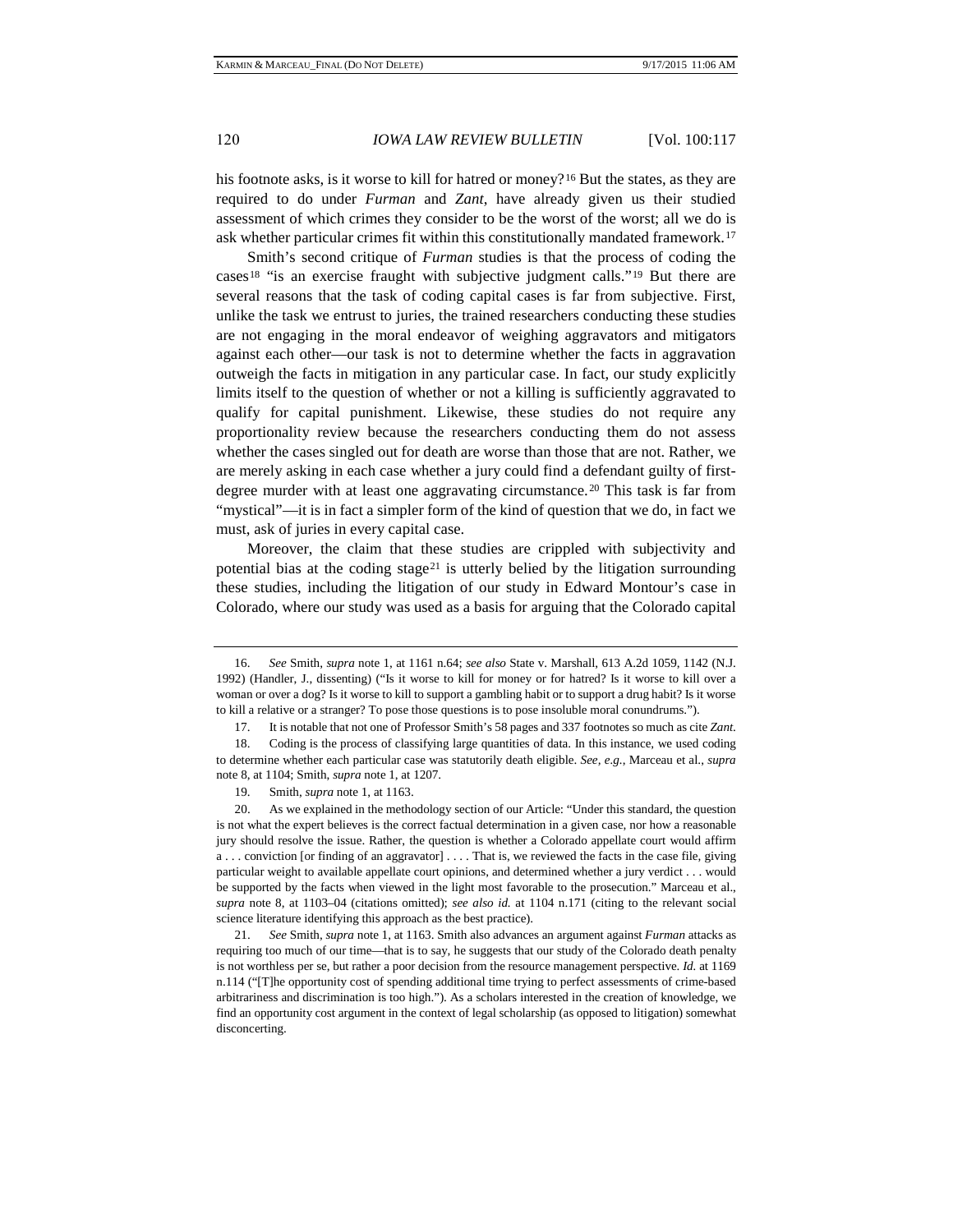sentencing statute failed to comport with *Furman* because it did not meaningfully narrow the class of death-eligible defendants at the stage of legislative definition.<sup>[22](#page-4-0)</sup> After originally deriding our study as subjective (though not going so far as to say "mystical"), the prosecutors conducted their own independently funded study and replicated our results almost perfectly.[23](#page-4-1) Although they viewed our project with skepticism, when they sat down and looked at the cases themselves, they saw almost exactly what we did. Specifically, they found death eligibility rates almost identical to ours  $(90.4\%$  compared to their  $88.4\%$ ).<sup>[24](#page-4-2)</sup> The reason for this is simple: the application of most aggravators in most cases is a relatively rote process that neither requires great expertise, nor involves unchecked discretion. Indeed, using our dataset from the study of the Colorado death penalty it is possible to show that even if discretion is completely removed from the equation by including only those killings for which there is an objectively identifiable aggravating factor, the aggravating factor rate is still so high that the corresponding death sentencing rate is still well below the 15% constitutional floor suggested in Furman.<sup>[25](#page-4-3)</sup>

Professor Smith also takes aim at studies like ours as pragmatically untenable. He analogizes efforts to employ *Furman* in the service of alleviating the harshness and arbitrariness of the death penalty to a treadmill: "Advocates can push harder and faster, but their efforts will not result in much forward progress."[26](#page-4-4) The effectiveness of the *Furman* challenge is an empirical question and only time will tell whether Smith is correct. But the early use of these studies certainly contradicts Professor Smith's thesis. For example, the Governor of Colorado, John Hickenlooper, granted

24. *Id.*

<span id="page-4-0"></span><sup>22.</sup> Order [2013-05-02] D-181 at 2, People v. Montour, No. 02CR782 (Colo. Dist. Ct. May 2, 2013). After two years of litigation, the Colorado district court issued an order summarizing our study's findings and the prosecution's essential agreement with those findings. *See id.* ("The prosecution found that the aggravating-factor rate was 88.49%, and the death-sentence rate was 0.57%."); *id.* at 2 n.5 ("The Court will use the defense's statistics . . . to resolve this motion on the merits, because the parties' statistics are similar, and because the prosecution stipulated to the defense's numbers for purposes of this motion.").

<sup>23.</sup> *Id.*

<span id="page-4-3"></span><span id="page-4-2"></span><span id="page-4-1"></span><sup>25.</sup> For example, we could separate out the following class of indisputably objective aggravating factors under the Colorado statute: (1) prior violent felony; (2) already serving a felony sentence at the time of the killing; (3) pregnant victim;(4) victim was a child; (5) possession of the murder weapon was a felony; (6) the defendant killed two or more people in one or more incidents; (7) felony murder; and (8) killing for pecuniary gain. *See* COLO. REV. STAT. § 18-1.3-1201(5) (2014). Based on these aggravating factors alone, over a ten-year period of study, 368 cases (out of the 596 first-degree murders within the study period) would have objective, indisputable aggravating factors. *See* Appendix to Mr. Montour's Brief in Reply to the Prosecution's Motion to Vacate and to its Submission of the Prosecution Montour Murder Study (PMMS) app.J, People v. Montour, No. 02CR782 (Colo. Dist. Ct. Mar. 29, 2013). This would produce an aggravating factor rate of 61.7% (368/596), or approximately four times higher than what has been suggested as an acceptable death eligibility rate. *See* Steven F. Shatz & Nina Rivkind, *The California Death Penalty Scheme: Requiem for* Furman*?*, 72 N.Y.U. L. REV. 1283, 1288 (1997) ("In *Furman*, the Justices' conclusion that the death penalty was imposed only infrequently derived from their understanding that only 15–20% of convicted murderers who were death-eligible were being sentenced to death.").

<span id="page-4-4"></span><sup>26.</sup> Smith, *supra* note 1, at 1153.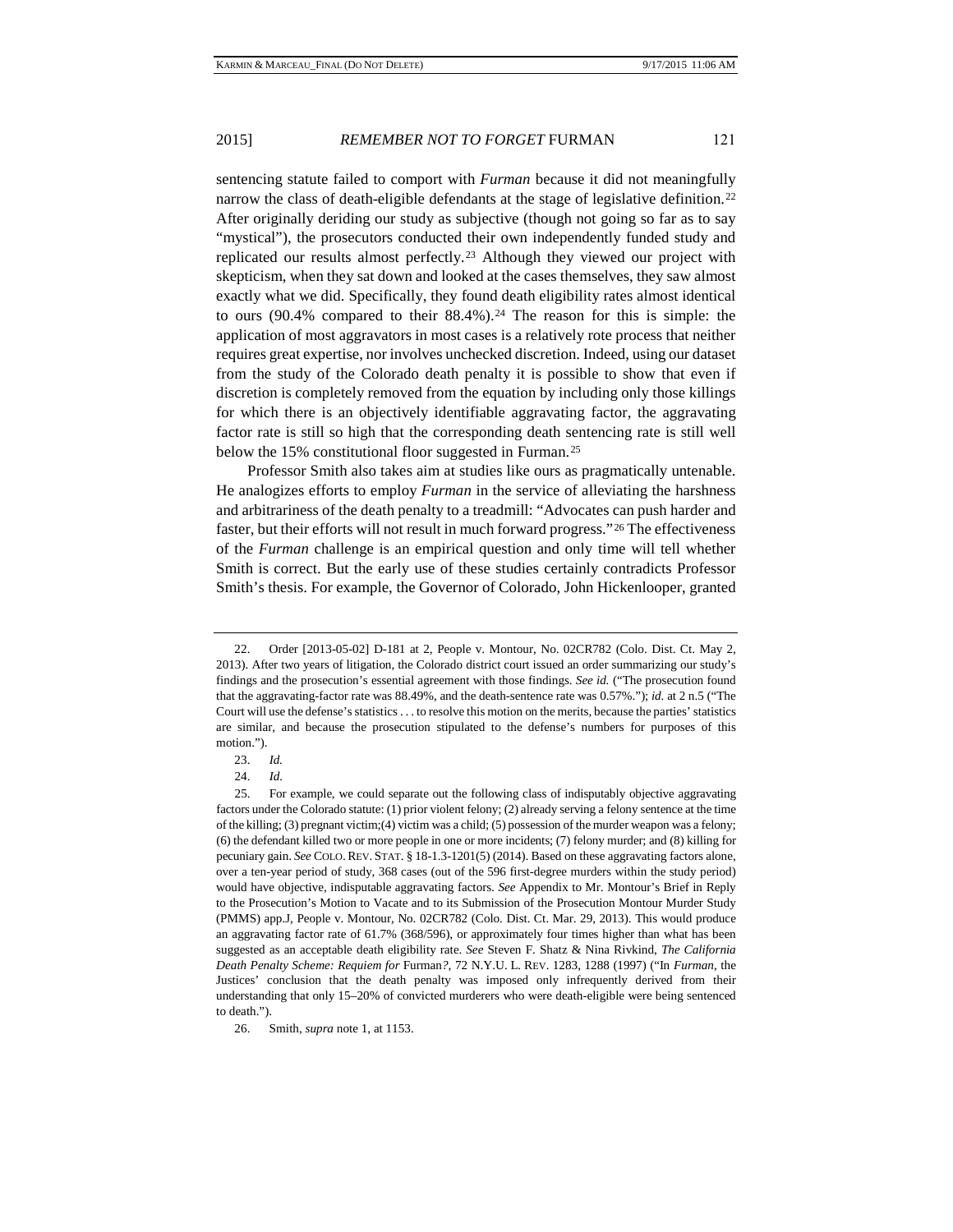a reprieve to a condemned inmate, Nathan Dunlap based, in part, on the findings of arbitrariness inherent to Colorado's death penalty demonstrated in our *Furman* Study.[27](#page-5-0) Similar statements by governors in Pennsylvania and Oregon make Smith's willingness to call these efforts futile appear a bit premature, if not outright incorrect.[28](#page-5-1)

In addition to his pragmatic and methodological objections to the studies of *Furman*, Professor Smith also seems to quarrel with the research's substantive grounding. On this point we find Professor Smith's criticism of the modern *Furman* claim to be based in a surprisingly formalist view of the Eighth Amendment. For him, the Supreme Court's Eighth Amendment jurisprudence has largely eliminated the principal risks of arbitrariness that concerned the *Furman* Court—the application of the death penalty to non-murderers and a non-directive sentencing regime that left to the jury absolute discretion whether to impose the death penalty or not.[29](#page-5-2) With these impediments gone, Smith seems to argue, the *Furman* concern becomes both less relevant and more difficult to evaluate. Our work challenges these assertions. We believe that the structural changes that arose in the wake of *Furman*—the use of aggravating factors and mitigating factors, bifurcated capital trials, etc.—in many cases merely masked the arbitrariness that remained in the application of the death penalty in the United States. Because many state legislatures enacted capacious capital statutes that create exactly the same risk of arbitrariness at which *Furman* was directed, the structural reforms of the last forty years have actually done little to improve the administration of capital punishment in the United States.

## III. CONCLUSION

While we obviously disagree with Professor Smith's criticism of our work, here is our central critique of his Article: $30$  We believe it is possible—indeed laudable—

20-%20Final%20Final%20JK%20Statement%20on%20the%20Death%20Penalty.pdf (providing arbitrariness as a reason for the Oregon Governor's decision).

<span id="page-5-0"></span><sup>27.</sup> Executive Order D 2013-006 of Colo. Governor John W. Hickenlooper (May 22, 2013), *available at* http://www.deathpenaltyinfo.org/documents/COexecutiveorder.pdf.

<span id="page-5-1"></span><sup>28.</sup> *See* Memorandum from Pa. Governor Tom Wolf (Feb. 13, 2015), *available at* http:// www.scribd.com/doc/255669059/Governor-Tom-Wolf-Announces-a-Moratorium-on-the-Death-

Penalty-in-Pa (providing the Pennsylvania's Governor's statements about the death penalty and noting, among other things, that arbitrariness was a key feature in his death penalty decision); Memorandum from Or. Governor John Kitzhaber on Capital Punishment (Nov. 22, 2011), *available at* http://media.oregonlive.com/pacific-northwest-news/other/Microsoft%20Word%

<span id="page-5-2"></span><sup>29.</sup> Smith, *supra* note 1, at 1153 ("Today, death penalty cases have a separate penalty phase where the jury is presented with aggravating and mitigating evidence to guide its sentencing decision. When the Court decided *Furman*, some non-homicide offenses could be charged capitally. Today, only homicides are death-eligible." (citation omitted)).

<span id="page-5-3"></span><sup>30.</sup> We have noted several examples of general disagreement, but there are also several specific points of disagreement with the claims advanced in Smith's article. For example, coming from a state where the entire death row is comprised of African-Americans, Coloradans (and many others) might justifiably take umbrage with Smith's bold assertion that the abolition of the death penalty for rape "mostly solved the problem of defendant-based race discrimination." *Id.* at 1200. Smith also argues that because race is an "explosive topic," death penalty scholars would be wise to avoid it, or treat it as a peripheral "background consideration." *Id.* at 1201 n.310. We think that the synthesis of a carefully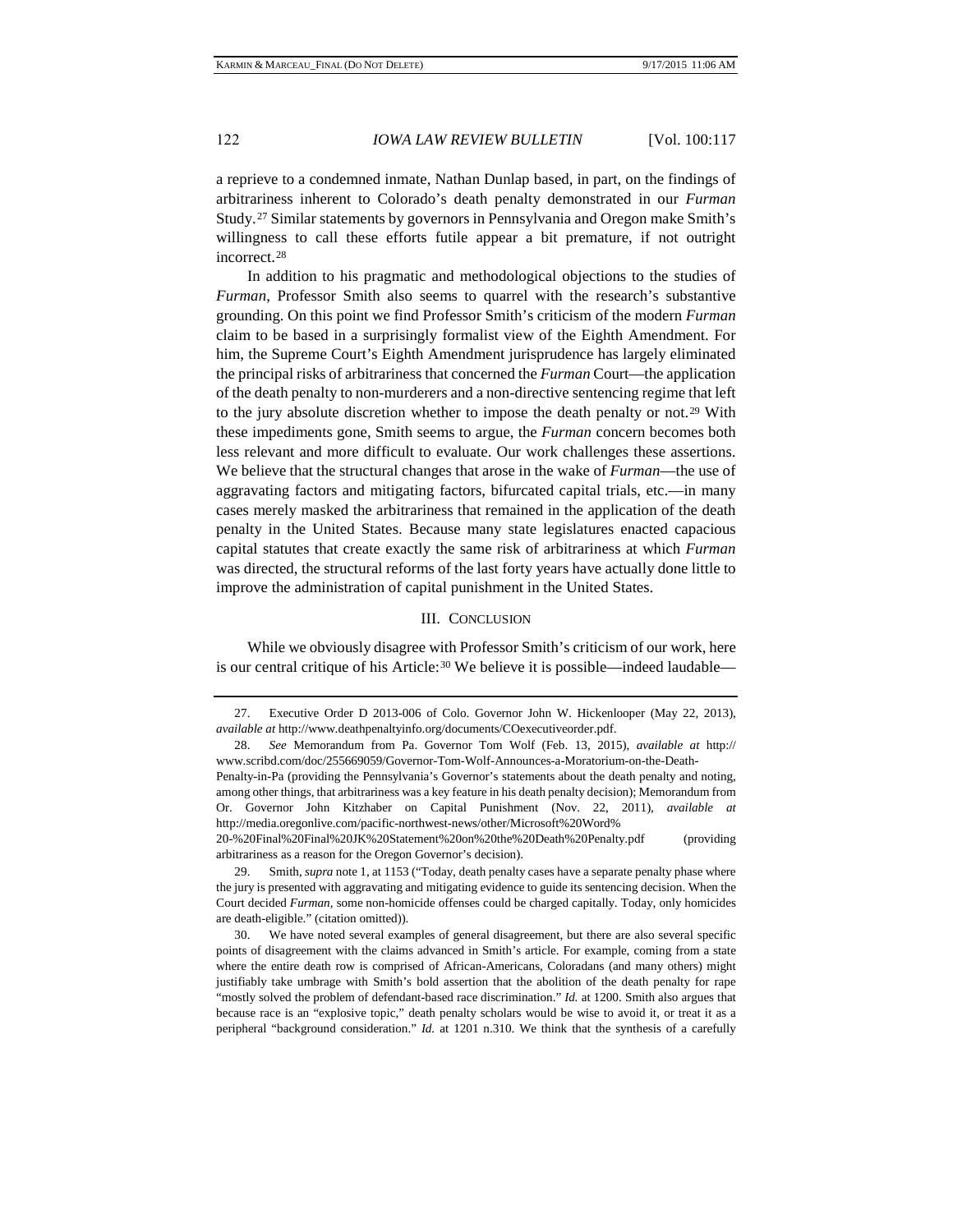to build up one theory of constitutional attack on the death penalty without tearing down others. The various requirements of the Eighth Amendment are not a zerosum game. The culpability-based framework advanced by Professor Smith is not inconsistent with our finding that the present system remains arbitrary, and as far removed from notions of equity as being struck by lightning. Our central point is that these doctrines are perfectly consistent with one another. The argument is not just that there is no conflict among the various challenges to the death penalty; rather we argue that there is not even a tension between, say, challenging the defendant's intellectual capacity, the role the defendant played in the killing, and the means by which the state seeks to put the defendant to death in the same proceeding. A competent capital lawyer does not have to choose among these claims; bringing all of them in the same proceeding in no way prejudices a defendant. In fact, the more varied the kinds of attacks simultaneously made on the death penalty, the less capital punishment looks like a fixable system. The more problems identified in the current system, the more likely a court is to find, as Justice Breyer recently did in *Glossip v. Gross*, that the time for tinkering with the machinery of death has passed.[31](#page-6-0) Similarly, on August 13, 2015, the Connecticut Supreme Court wrote an exhaustive opinion invalidating its death penalty scheme; $32$  the court considered questions of legislative enactment,[33](#page-6-2) delay, the risk of error, and questions of caprice and bias[.34](#page-6-3)

<span id="page-6-3"></span>34. This last factor was simply a *Furman* challenge; the court concluded that the Connecticut scheme did not single out the worst of the worst for the law's ultimate punishment. *See Santiago*, slip op. at 60 ("There is no doubt that our death row has counted among its residents the perpetrators of some of the most heinous crimes in Connecticut history. It is equally clear, however, that the process of selecting offenders for execution has been both under inclusive and over inclusive. Many who commit truly horrific crimes are spared, whereas certain defendants whose crimes are, by all objective measures, less brutal are condemned to death. The defendant in the present case is, perhaps, the clearest example. He shot the sole victim, an adult white male, in his sleep, killing him instantly. The defendant had no prior criminal convictions. And yet, of the seventeen offenders convicted of committing capital eligible murders for hire in the state since 1973, Eduardo Santiago was the only one sentenced to death. To the extent that the population of death row has been chosen on grounds other than the atrocity of the offenders' crimes, this

produced *Furman* study (showing that a state system does not narrow the class of offenders based on objective, legislative criteria) and race studies (showing that race correlates in statistically significant way with prosecutorial decisions to seek death) provide a necessary and properly critical lens through which to examine the death penalty.

<span id="page-6-0"></span><sup>31.</sup> Glossip v. Gross, 135 S. Ct. 2726, 2755–56 (2015) (Breyer, J., dissenting) ("Today's administration of the death penalty involves three fundamental constitutional defects: (1) serious unreliability, (2) arbitrariness in application, and (3) unconscionably long delays that undermine the death penalty's penological purpose. Perhaps as a result, (4) most places within the United States have abandoned its use. I shall describe each of these considerations, emphasizing changes that have occurred during the past four decades. For it is those changes, taken together with my own 20 years of experience on this Court, that lead me to believe that the death penalty, in and of itself, now likely constitutes a legally prohibited "cruel and unusual punishmen[t].").

<sup>32.</sup> Connecticut v. Santiago, No. SC 17413, slip op. (Conn. Aug. 13, 2015).

<span id="page-6-2"></span><span id="page-6-1"></span><sup>33.</sup> The Connecticut General Assembly voted in 2012 to repeal the death penalty. *See* David Ariosto, *Connecticut Becomes 17th State to Abolish Death Penalty*, CNN (Apr. 25, 2012, 5:41 PM), http:// www.cnn.com/2012/04/25/justice/connecticut-death-penalty-law-repealed/. The Connecticut court decided in *Santiago* to invalidate the death sentences of those who were already on death row at the time of the repeal.